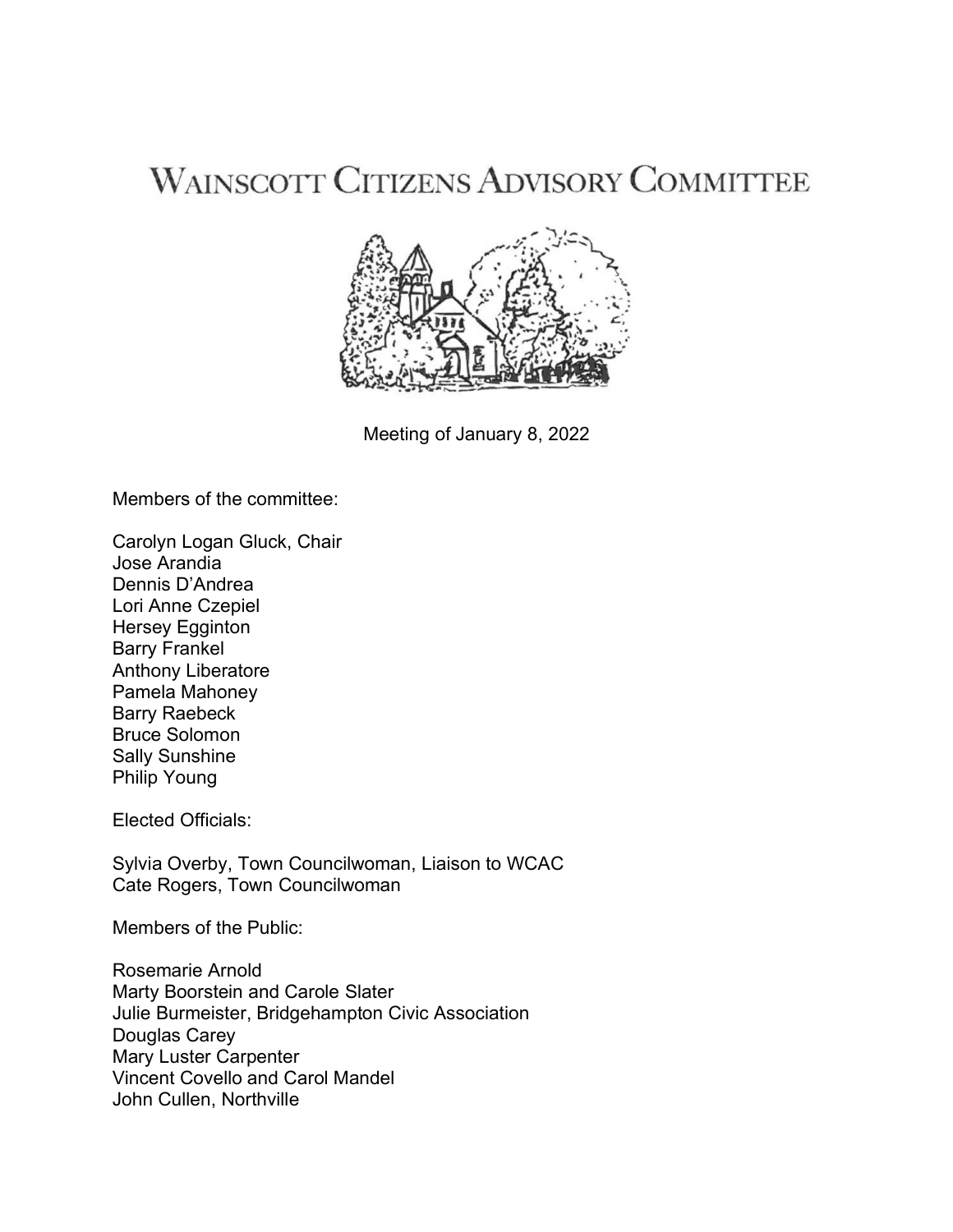Patricia Currie, Noyac CAC member, Director, Say No to KHTO Paula Dagen Jim Daigle Barbara D'Andrea, Wainscott Sewing Society Sara Davison, Executive Director, Friends of Georgica Pond Foundation David Doty, Commissioner, Suffolk County Planning Commission, Member, East Hampton Community Preservation Fund Advisory Board Alex Edlich, Citizens for the Preservation of Wainscott Virginia Edwards Quincy Eggington Lynn Cronin and Howard Fine John Finley Abigail Fleming Doreen Fox and Eric Steinhauser Michael Friedman Sheryl Gold Michael Hansen, Wainscott United, Win With Wind John Kirrane, Noyac Civic Council, Southampton Airport Noise Committee Sam Kramer, WCAC Chair Emeritus, EH Town Planning Board, Wainscott United Bud and Phyllis Leventhal Marian Lindberg Alain & Anne Louvel Richard Myers, WCAC Chairman Emeritus, Town of East Hampton Architectural Review Board Chairman Emeritus Bonnie Myers Richard and Tanya Nevins Doreen Niggles, Wainscott United Janet Samuels Lee Schlissel Daniel Spelman Jon & Julie Stoner Erin King Sweeney, Executive Director, East Hampton Community Alliance Waxhaw, NC Jennifer Tanzmann Christopher Walsh, The East Hampton Star Mike Wright, The Press News Group Michael Zambrelli

Chair Logan Gluck welcomed all in attendance to the first meeting of 2022 and thanked Councilwoman Sylvia Overby and the Town Board for approving the WCAC slate. New members Hersey Egginton and Barry Raebeck were introduced. Minutes of the October 2 and November 6, 2021 meetings were approved.

Liaison Report Councilwoman Overby gave an update on Covid and announced new vaccination dates in February. A Wainscott Hamlet Plan Implementation working group